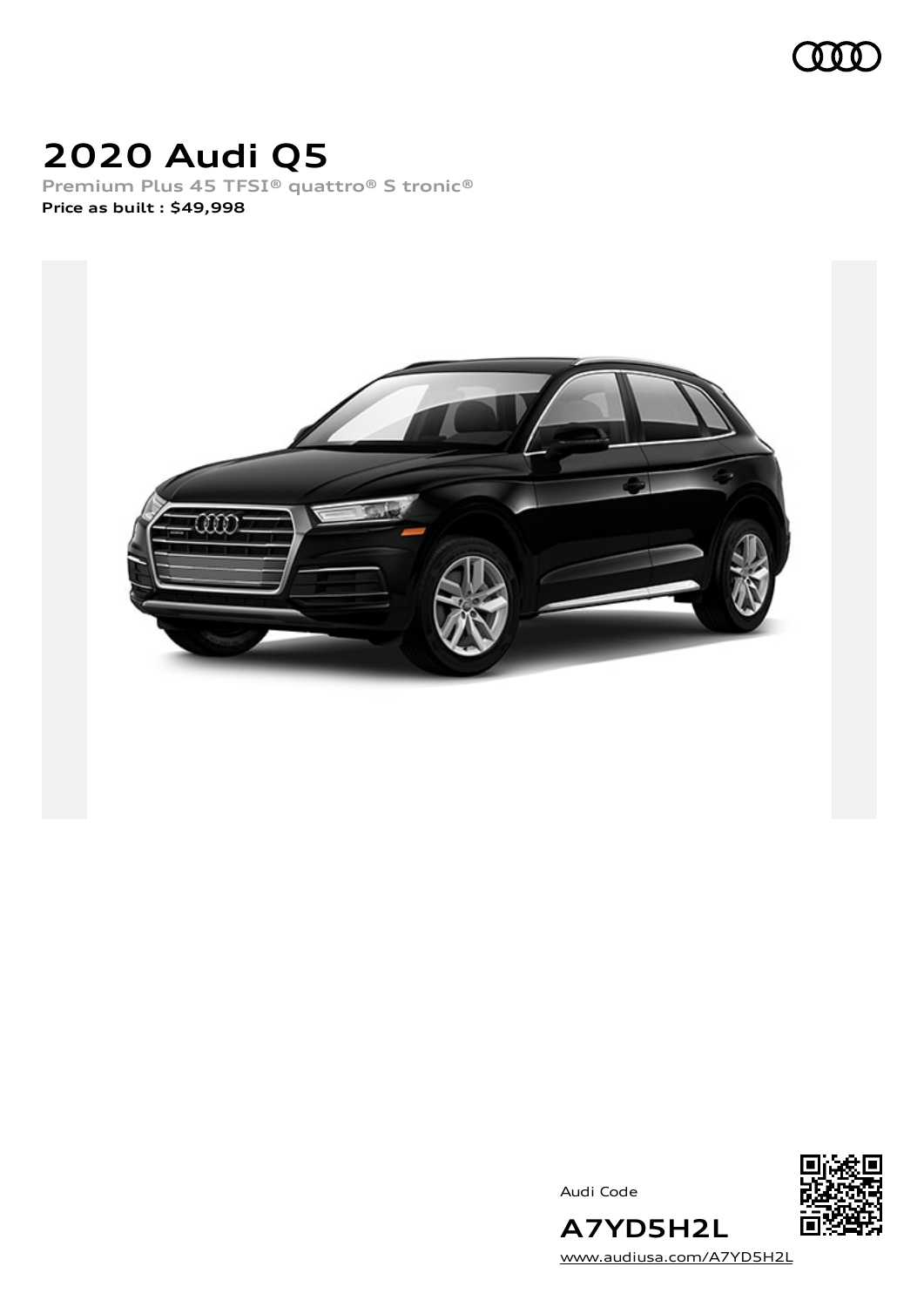## **Summary**

**Audi 2020 Audi Q5** Premium Plus 45 TFSI® quattro® S tronic®

**Price as buil[t](#page-8-0)** \$49,998

#### **Exterior colour**

Brilliant Black

### **Interior colour**

| Seats     | Black |
|-----------|-------|
| Dashboard | Black |
| Carpet    | Black |
| Headliner | Gray  |

### **Technical Specifications**

| Engine type                  | 2.0-liter four-cylinder                              |
|------------------------------|------------------------------------------------------|
| stroke                       | Displacement/Bore and $1,984/82.5 \times 92.8$ cc/mm |
| Torque                       | 273 lb-ft@rpm                                        |
| Top track speed              | 130 mph mph                                          |
| Acceleration (0 - 60<br>mph) | 5.9 seconds seconds                                  |
| Recommended fuel             | Premium                                              |



#### **Further Information**

| Warranty        |              |  |
|-----------------|--------------|--|
|                 | N٥           |  |
| Mileage         | 21,735 miles |  |
| Type of vehicle | Used car     |  |
|                 |              |  |

#### **Audi Code** A7YD5H2L

**Your configuration on www.audiusa.com** [www.audiusa.com/A7YD5H2L](https://www.audiusa.com/A7YD5H2L)

**Commission number** 50479eb50a0e09a80126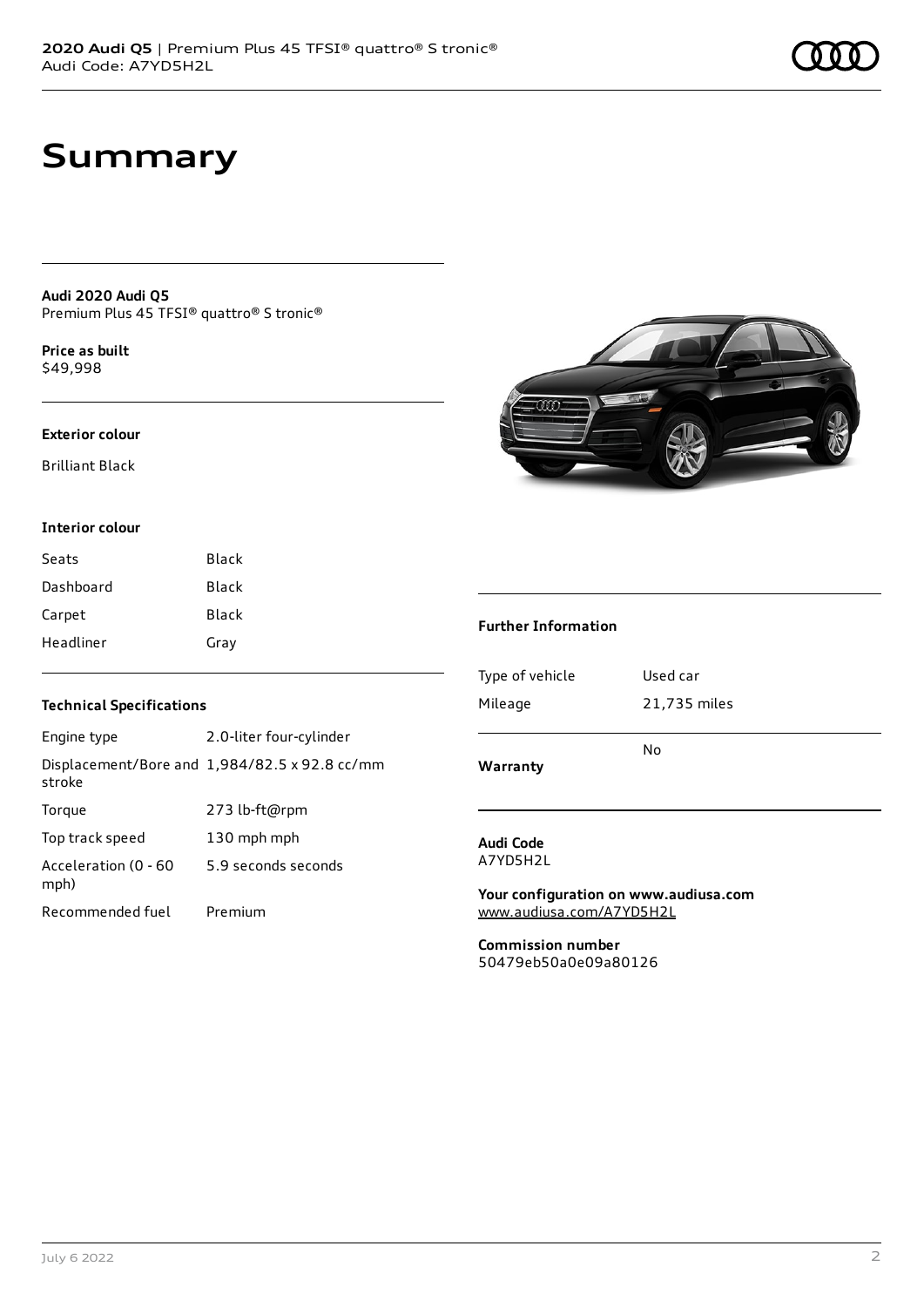

# **Standard features**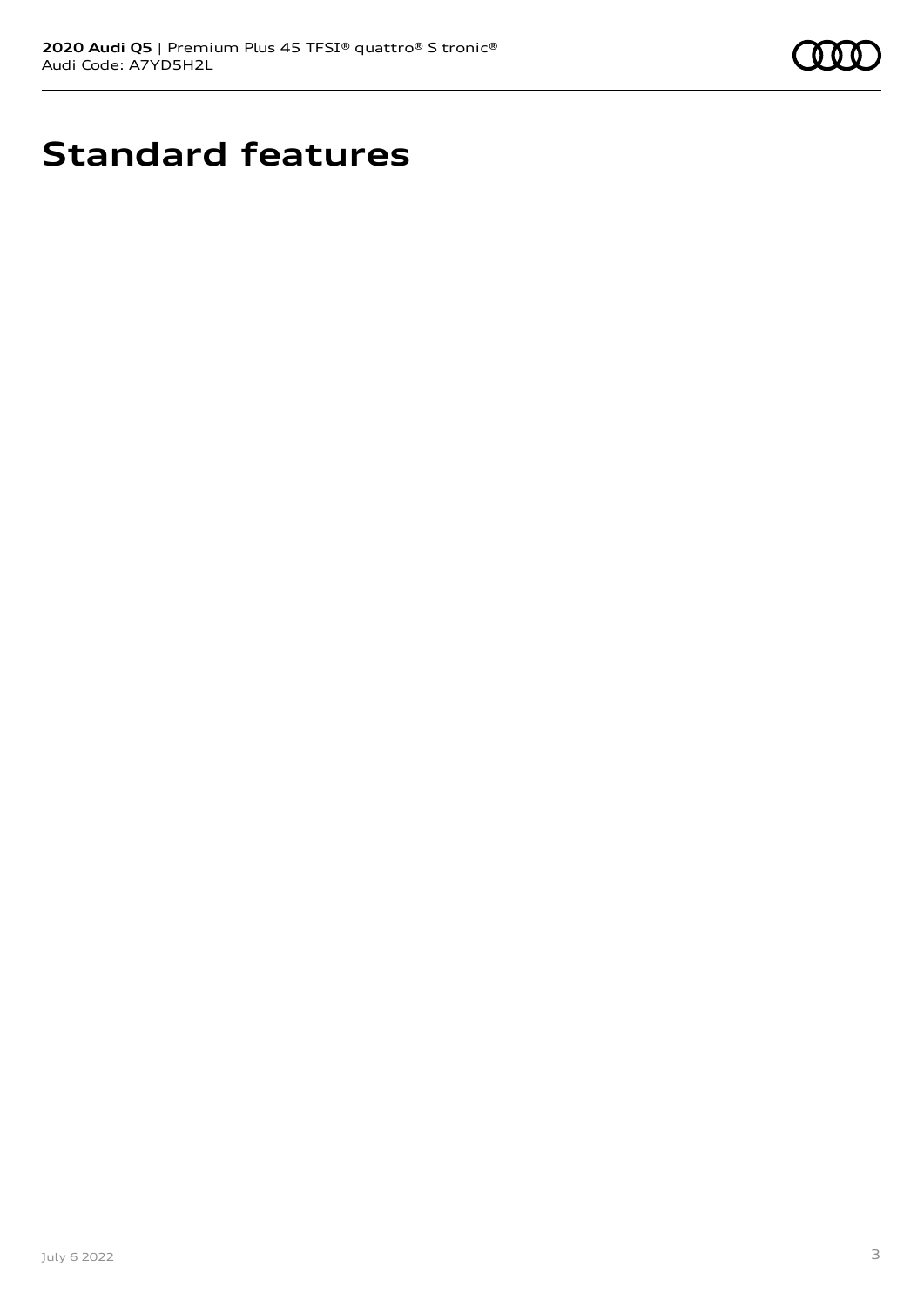## **Dealer remarks**

#### SERVICE WORK

Service Work completed on this Audi Q5 includes: Total Value: \$428. Complete Multi-Point Inspection by factory trained technicians, Oil & Filter Change Using Original OEM Parts, Battery Voltage Test, Tires Inspected, Brake Inspection, Emissions System Check, Professional Detailed Inside and Out, Function Test all Lights, Check the Complete Exhaust System, Cooling System Inspection, Transmission Fluid Inspection, Differential Fluid Inspection, Function Test all Options & Accessories.

#### BUY WITH CONFIDENCE

There are many benefits that come with a Herb Chambers Audi Brookline purchase. Our SMART Pricing lets you enjoy a relaxed pre-owned car-buying experience. We offer our very best price up front, so you'll never have to haggle with us for a lower price! We also offer a generous return policy, which gives you five days to return your recently purchased pre-owed vehicle for 100% of your money back and 30 days to return your car in exchange for another vehicle on our lot. No questions asked! Non-Smoker vehicle

#### OPTION PACKAGES

PREMIUM PLUS PACKAGE: Audi Phone Box, Parking System Plus (Front/Rear Acoustic Sensors), USB Charge Ports for Rear Seats, Audi Connect PRIME & PLUS, Front Door Sills w/Aluminum Inlay, Driver Seat Memory, Audi Side Assist, SiriusXM All Access Service, Audi Pre Sense Rear, Audi Advanced Key, keyless engine start/stop & entry doors and trunk), Auto-Dimming Power Folding Exterior Mirrors, LED Headlights, Audi Virtual Cockpit, Leatherette Covered Center Console & Door Armrests, COLD WEATHER PACKAGE: All-Weather Floor Mats, Heated Rear Seats, Heated Steering Wheel, BLACK PRIVACY TRUNK COVER.

#### KEY FEATURES INCLUDE

.

Leather Seats, Navigation, Sunroof, Panoramic Roof, All Wheel Drive Audi Premium Plus with Brilliant Black exterior and Black interior features a 4 Cylinder Engine with 248 HP at 5000 RPM\*. CARFAX 1-Owner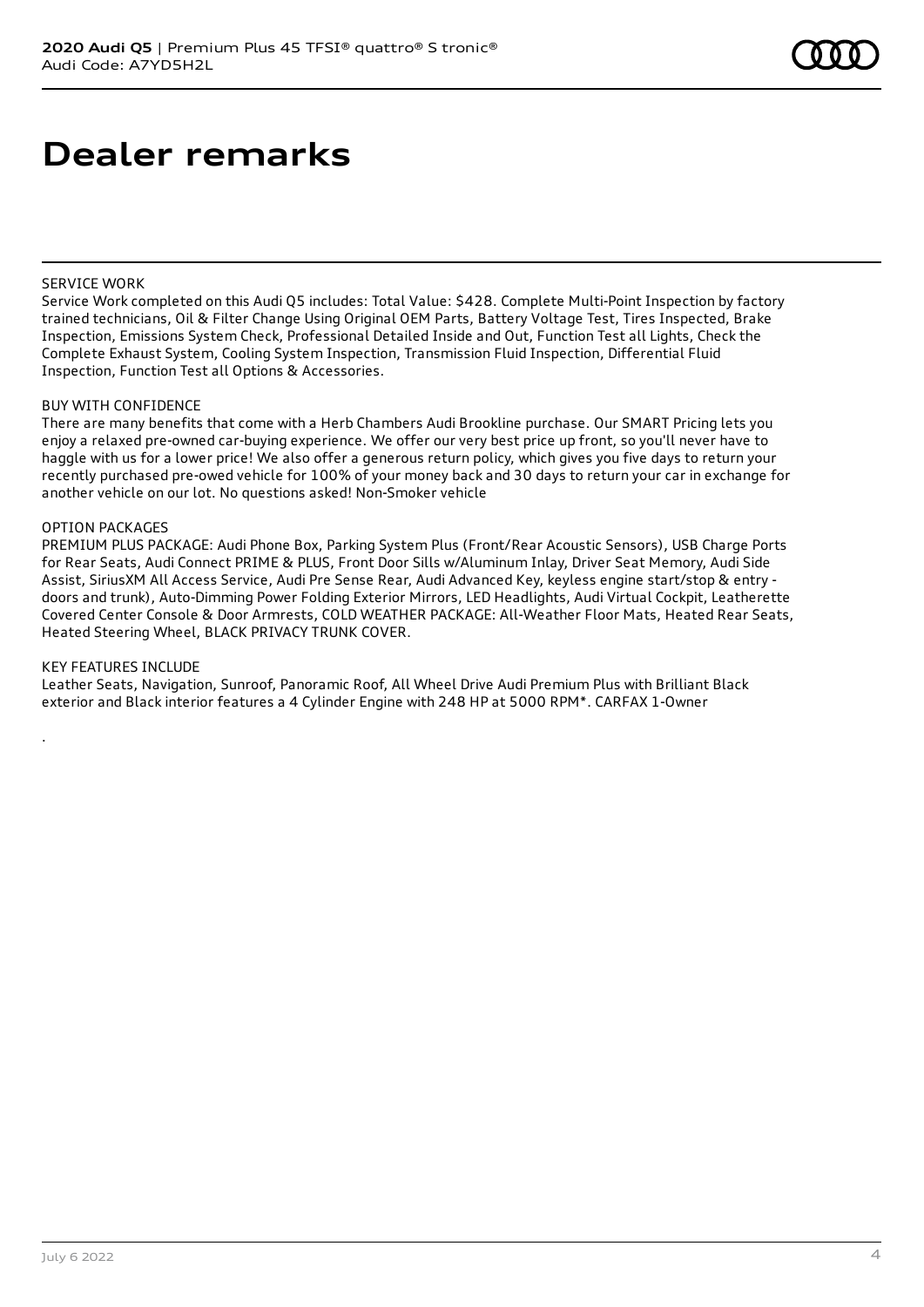# **Technical Specifications**

technology Transmission Seven-speed S tronic® dual-clutch

automatic transmission

## **Engineering | Performance**

| Engine type                                 | 2.0-liter four-cylinder                                      | Steering type                              | Electromechanical power steering                                     |
|---------------------------------------------|--------------------------------------------------------------|--------------------------------------------|----------------------------------------------------------------------|
| Power Level                                 | 45                                                           |                                            | system                                                               |
| Displacement                                | 2.0 l                                                        | Turning diameter, curb- 38.4 ft<br>to-curb |                                                                      |
| Max. output ps/hp                           | 248 @ rpm                                                    | Steering ratio                             | 15.8:1                                                               |
| Towing capacity                             | 4,400-lb lb                                                  |                                            |                                                                      |
| Torque                                      | 273 lb-ft@rpm                                                | Suspension                                 |                                                                      |
| Valvetrain                                  | 16-valve DOHC with Audi valvelift<br>system                  | Front axle                                 | Five-link front suspension                                           |
| Acceleration (0 - 60<br>mph)                | 5.9 seconds seconds                                          | Rear axle                                  | Five-link rear suspension                                            |
| Engine block                                | Cast-iron                                                    |                                            |                                                                      |
| Induction/fuel injection Turbocharged/TFSI® |                                                              | <b>Brakes</b>                              |                                                                      |
| Cylinder head                               | Aluminum-alloy                                               | Front brakes                               | 13.3 (ventilated disc) in                                            |
| stroke                                      | Displacement/Bore and 1,984/82.5 x 92.8 cc/mm                | Rear brakes                                | 13.0 (ventilated disc) in                                            |
| Top track speed                             | 130 mph mph                                                  | <b>Body</b>                                |                                                                      |
| <b>Electrical system</b>                    |                                                              | Material                                   | Multi-material body construction<br>(steel and aluminum composition) |
| Alternator                                  | 110-150 A                                                    |                                            |                                                                      |
| <b>Battery</b>                              | 420 A/75 Ah                                                  | <b>Warranty   Maintenance</b>              |                                                                      |
| <b>Transmission   Drivetrain</b>            |                                                              | Warranty                                   | 4-year/50,000-mile Audi New<br>Vehicle Limited Warranty              |
| Drivetrain type                             | quattro <sup>®</sup> all-wheel drive with ultra <sup>®</sup> |                                            |                                                                      |

**Steering**

**(1/2)**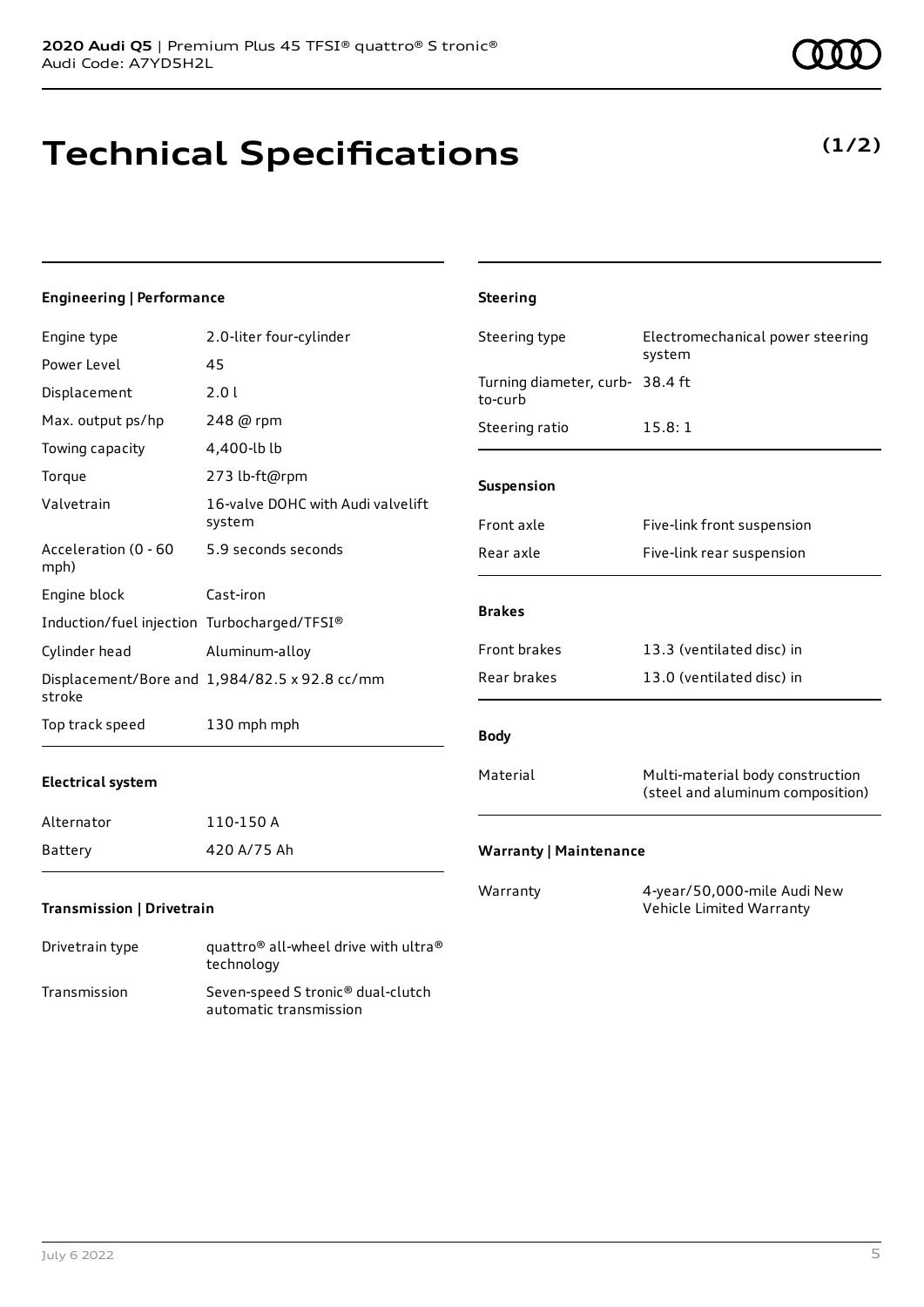# **Technical Specifications**

## **Exterior Measurements**

| Height                           | 65.3 in  |
|----------------------------------|----------|
| Overall width without<br>mirrors | 74.5 in  |
| Length                           | 183.6 in |
| Wheelbase                        | 111.0 in |
| Drag coefficient                 | 0.32 Cw  |
| Overall width with<br>mirrors    | 84.3 in  |
| Track rear                       | 63.3 in  |
| Track front                      | 63.6 in  |
| Curb weight                      | 4045 lb  |
| Ground clearance,<br>loaded      | $8.2$ in |

## **Interior measurements**

| Seating capacity                          | 5                      |
|-------------------------------------------|------------------------|
| Shoulder room, rear                       | 56.5 in                |
| Head room with front<br>sunroof           | 40.2 in                |
| Leg room, rear                            | 37.8 in                |
| Shoulder room, front                      | 57.7 in                |
| Head room with rear<br>sunroof            | 37.7 in                |
| Head room, rear                           | 39.3 in                |
| Leg room, front                           | 41.0 in                |
| Head room, front                          | 41.7 in                |
| Cargo volume, rear<br>seatbacks up/folded | 25.1/53.1 cu ft, cu ft |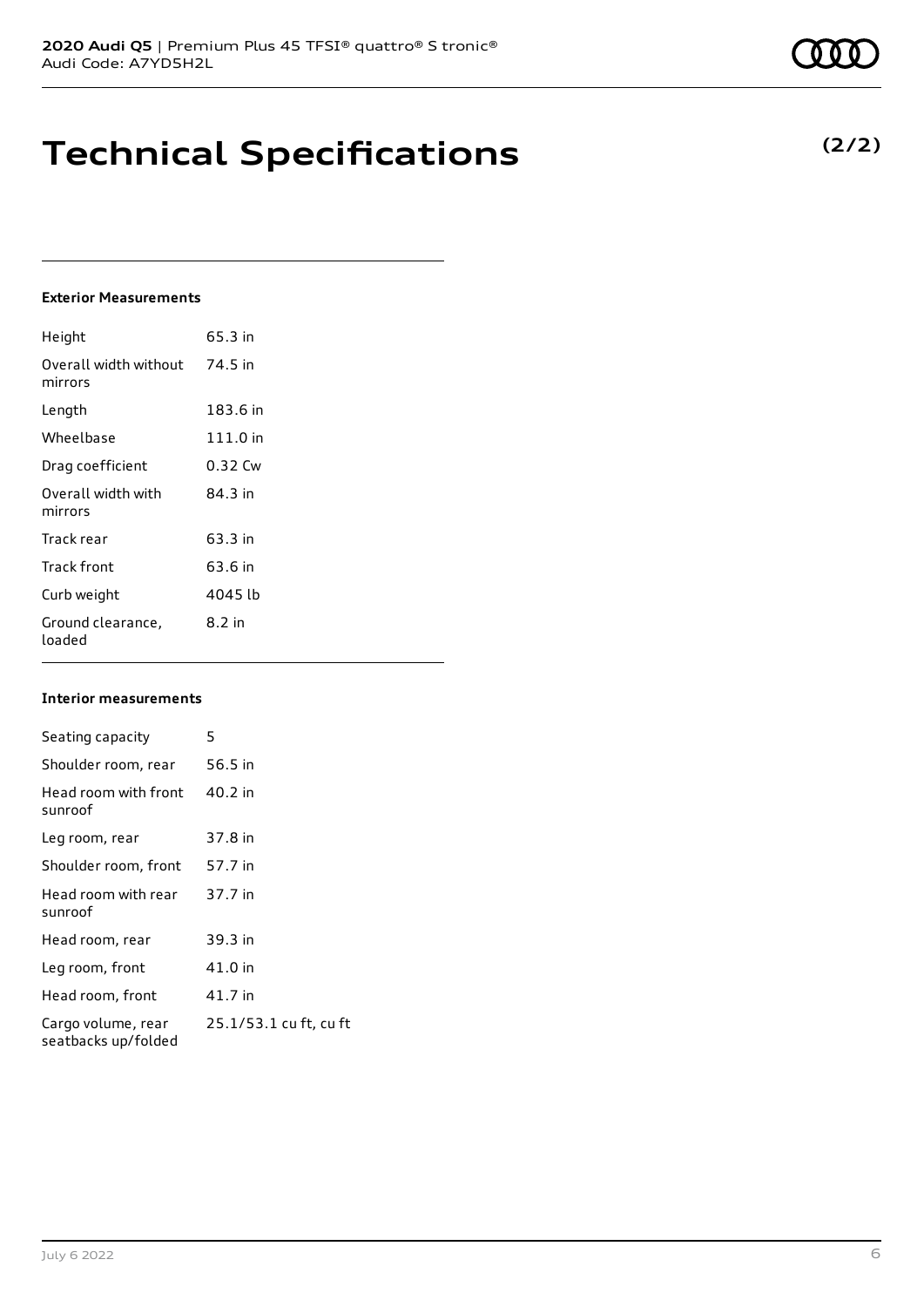## **Consumption- and emission**

## **Consumption by NEDC**

| urban       | 22 mpg |
|-------------|--------|
| extra-urban | 28 mpg |
| combined    | 24 mpg |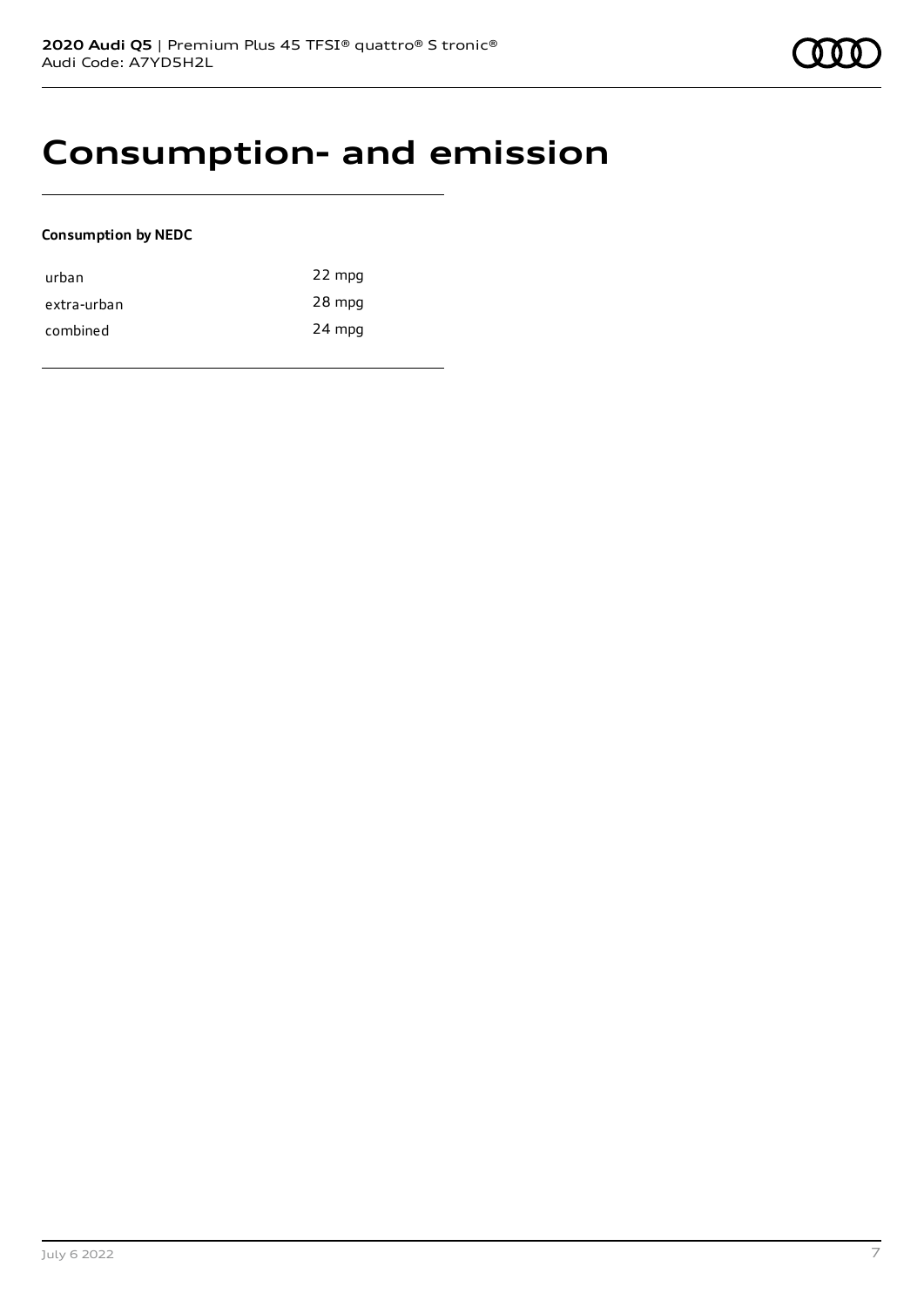## **Contact**

Dealer **Audi Brookline**

308 Boylston St 02445 Brookline MA

Phone: +16177342020 FAX: 6177342192

www: [https://www.audibrookline.com](https://www.audibrookline.com/)